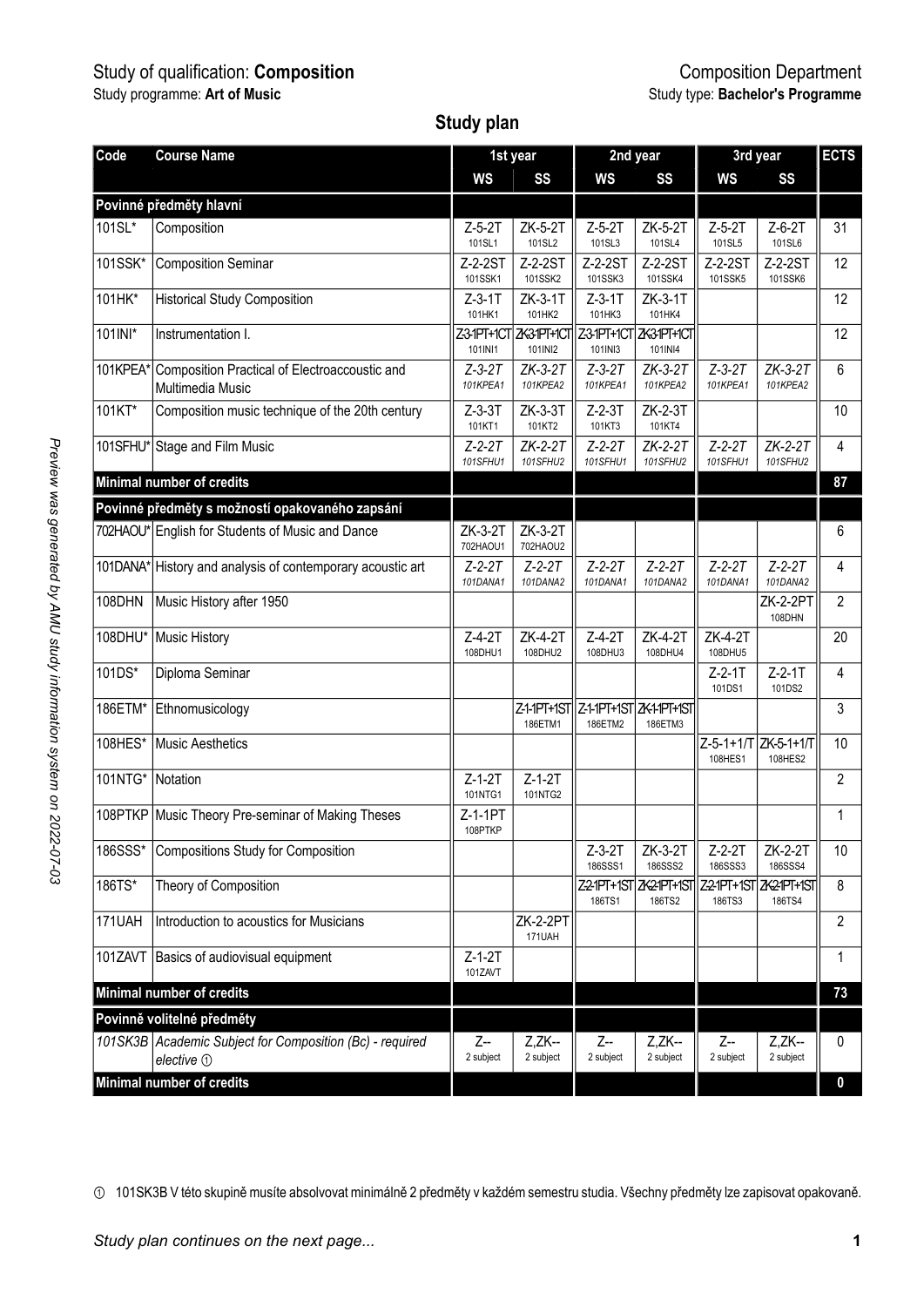## **Study plan (continued)**

| Code                                                     | <b>Course Name</b>                                     | 1st year |        | 2nd year |        | 3rd year |    | <b>ECTS</b>  |
|----------------------------------------------------------|--------------------------------------------------------|----------|--------|----------|--------|----------|----|--------------|
|                                                          |                                                        | WS       | SS     | WS       | SS     | ws       | SS |              |
| Volitelné předměty                                       |                                                        |          |        |          |        |          |    |              |
| 101MOD                                                   | Modules for Mg Composition 2                           | --blok   | --blok | --blok   | --blok |          |    | 0            |
|                                                          | 101SK4B Selected Topics in Composition (Bc) - elective |          |        |          |        |          |    | 0            |
| 702CJ                                                    | Foreign language - elective                            |          |        |          |        |          |    | <sup>0</sup> |
| 703PRV                                                   | Movement and Relaxation Training - elective            |          |        |          |        |          |    | 0            |
| 703TV                                                    | Physical Education - elective 3                        |          |        |          |        |          |    | 0            |
| Minimal number of credits                                |                                                        |          |        |          |        |          |    |              |
|                                                          |                                                        |          |        |          |        |          |    |              |
| Total number of set credits                              |                                                        |          |        |          |        |          |    | 160          |
| Number of credits that have to be obtained from optional |                                                        |          |        |          |        |          |    | 20           |
| subjects                                                 |                                                        |          |        |          |        |          |    |              |
| <b>Total number of credits</b>                           |                                                        |          |        |          |        |          |    | 180          |

Preview was generated by AMU study information system on 2022-07-03 *Preview was generated by AMU study information system on 2022-07-03*

② 101MOD Předměty budou vypisovány v průběhu akademického roku formou modulové výuky.

③ Další výběr je v nabídce Centra pohybové přípravy, sportu a rehabilitace AMU.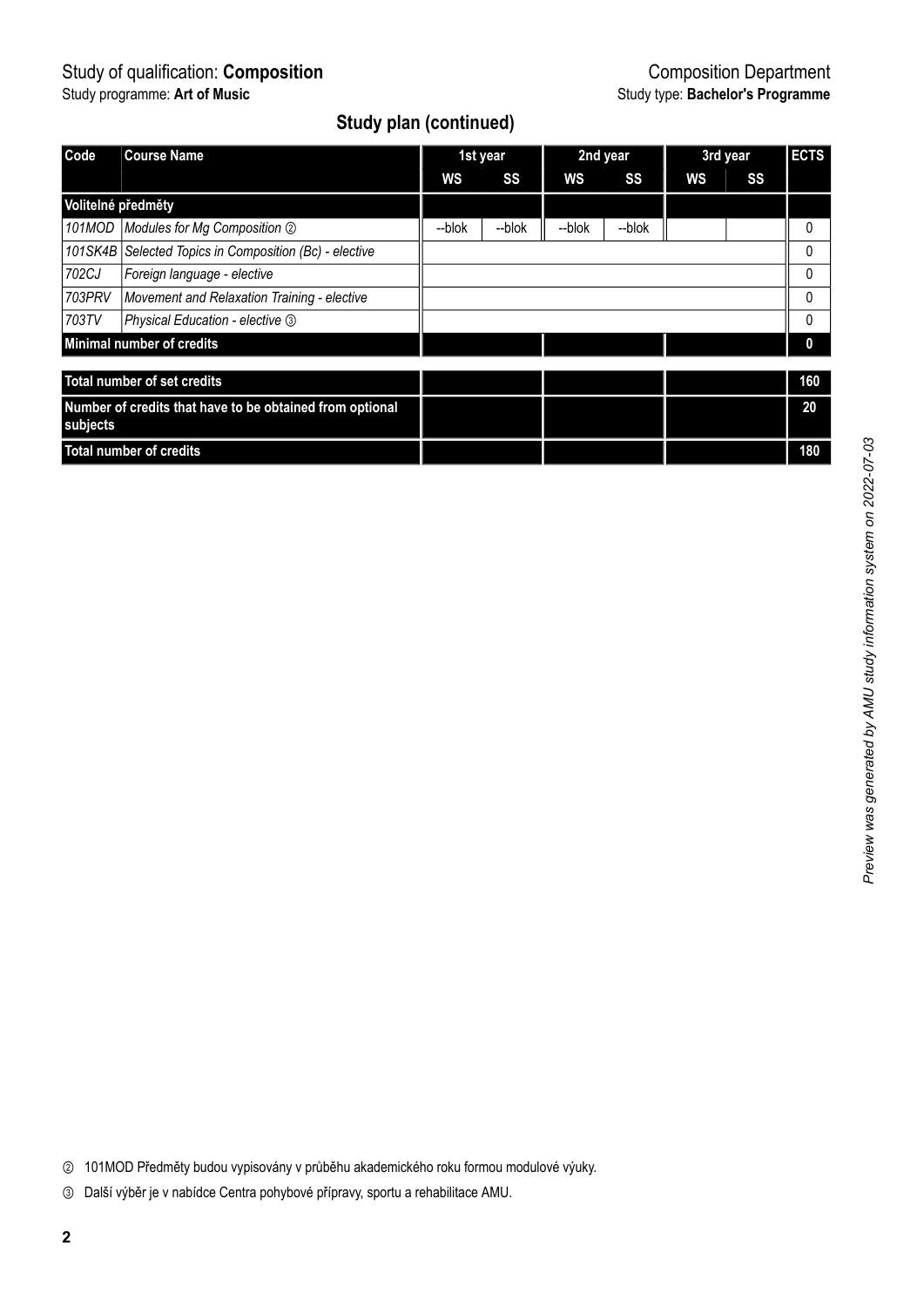# **Groups of study qualification optional subjects**

## **101SK3B**

| Code           | <b>Course Name</b>                                                                                                          |            | <b>WS</b>      |         |                | SS             |         |  |
|----------------|-----------------------------------------------------------------------------------------------------------------------------|------------|----------------|---------|----------------|----------------|---------|--|
|                | Tutor                                                                                                                       | completion | <b>ECTS</b>    | range   | completion     | <b>ECTS</b>    | range   |  |
| 108CH1         | Czech Music 1918-1989 1<br>Jaromír HAVLÍK                                                                                   | Z          | 1              | 2T      |                |                |         |  |
| 108CH2         | Czech Music 1918-1989 2<br>Jaromír HAVLÍK                                                                                   |            |                |         | ZK             | 1              | 2T      |  |
| <b>101HKS5</b> | <b>Historical Study Composition 5</b><br>Hanuš BARTOŇ, Jan DUŠEK, Juraj FILAS, Slavomír HOŘÍNKA, Michal NEJTEK              | Z          | 1              | 1T      |                |                |         |  |
| 101HKS6        | Historical Study Composition 6<br>Hanuš BARTOŇ, Jan DUŠEK, Juraj FILAS, Slavomír HOŘÍNKA, Michal NEJTEK                     |            |                |         | $\overline{7}$ | $\overline{1}$ | 1T      |  |
| 108HPI1        | Historically Educated Interpretation 1<br>Lukáš MATOUŠEK                                                                    | Z          | $\mathbf{1}$   | 1PT+1ST |                |                |         |  |
| 108HPI2        | Historically Educated Interpretation 2<br>Ivana BAŽANTOVÁ, Adam VIKTORA                                                     |            |                |         | ΖK             | 1              | 1PT+1ST |  |
| 101IMPE        | Improvisation and Performance<br>Hanuš BARTOŇ, Slavomír HOŘÍNKA, Michal NEJTEK, Michal RATAJ, Jan TROJAN                    | ZK         | $\mathfrak{p}$ | 15DS    | ZK             | $\mathfrak{p}$ | 15DS    |  |
| 102ZD1         | Introduction to Conducting 1<br>Tomáš KOUTNÍK                                                                               | Z          | 1              | 1PT     |                |                |         |  |
| 102ZD2         | Introduction to Conducting 2<br>Hynek FARKAČ, Tomáš KOUTNÍK                                                                 |            |                |         | Z              | 1              | 1PT     |  |
| 101UMAX        | Introduction to Max Programming<br>Martin Klusák, Michal RATAJ, Jan TROJAN                                                  | Z          | 1              | 1PT+1CT | Z              | 1              | 1PT+1CT |  |
| 171ZPS         | Introduction to Studio Recording<br>Sviva STEJSKALOVÁ                                                                       | Z          | 2              | 2PT+2CT | Z              | 2              | 2PT+2CT |  |
| 108HK1         | Music Criticism 1<br>Jan VIČAR                                                                                              | Z          | 1              | $1+1/T$ |                |                |         |  |
| 108HK2         | Music Criticism 2<br>Jan VIČAR                                                                                              |            |                |         | ZK             | $\mathbf{1}$   | $1+1/T$ |  |
| 108HD1         | Music Dramaturgy 1<br><b>Jiří ŠTILEC</b>                                                                                    | Z          | 1              | 1PT+1ST |                |                |         |  |
| 108HD2         | Music Dramaturgy 2<br><b>Jiří ŠTILEC</b>                                                                                    |            |                |         | ZK             | 1              | 1PT+1ST |  |
| 170KP1         | Piano Practical 1<br>Hanuš BARTOŇ, Jan DUŠEK, Halka KLÁNSKÁ, Zdeňka KURZOVÁ, Marie PAPEŽOVÁ ERLEBACHOVÁ,<br>Miroslav SEKERA | Z          | 1              | 1T      |                |                |         |  |
| 170KP2         | Piano Practical 2<br>Hanuš BARTOŇ, Jan DUŠEK, Halka KLÁNSKÁ, Zdeňka KURZOVÁ, Marie PAPEŽOVÁ ERLEBACHOVÁ,<br>Miroslav SEKERA |            |                |         | ZK             | 1              | 1T      |  |
| 170KP3         | Piano Practical 3<br>Hanuš BARTOŇ, Jan DUŠEK, Halka KLÁNSKÁ, Zdeňka KURZOVÁ, Marie PAPEŽOVÁ ERLEBACHOVÁ,<br>Miroslav SEKERA | Z          | $\mathbf{1}$   | 1T      |                |                |         |  |
| 170KP4         | Piano Practical 4<br>Hanuš BARTOŇ, Jan DUŠEK, Halka KLÁNSKÁ, Zdeňka KURZOVÁ, Marie PAPEŽOVÁ ERLEBACHOVÁ,<br>Miroslav SEKERA |            |                |         | ZK             | 1              | 1T      |  |
| 170KP5         | Piano Practical 5<br>Hanuš BARTOŇ, Jan DUŠEK, Halka KLÁNSKÁ, Zdeňka KURZOVÁ, Marie PAPEŽOVÁ ERLEBACHOVÁ,<br>Miroslav SEKERA | Z          | $\mathbf{1}$   | 1T      |                |                |         |  |
| 170KP6         | Piano Practical 6<br>Hanuš BARTOŇ, Jan DUŠEK, Halka KLÁNSKÁ, Zdeňka KURZOVÁ, Marie PAPEŽOVÁ ERLEBACHOVÁ,<br>Miroslav SEKERA |            |                |         | ZK             | 1              | 1T      |  |
| 101HP1         | Scores Play 1<br>Jaroslav BRYCH                                                                                             | Z          | 1              | 1T      |                |                |         |  |
| 101HP2         | Scores Play 2<br>Jaroslav BRYCH                                                                                             |            |                |         | Ζ              | 1              | 1T      |  |
| <b>171SSA</b>  | Special Aural Analysis<br>Sylva STEJSKALOVÁ                                                                                 | Z          | 1              | 1T      | Z              | 1              | 1T      |  |
| 101SFHU3       | Stage and Film Music 3<br>Zbvněk MATĚJŮ, Michal RATAJ                                                                       | Z          | $\overline{2}$ | 2T      |                |                |         |  |